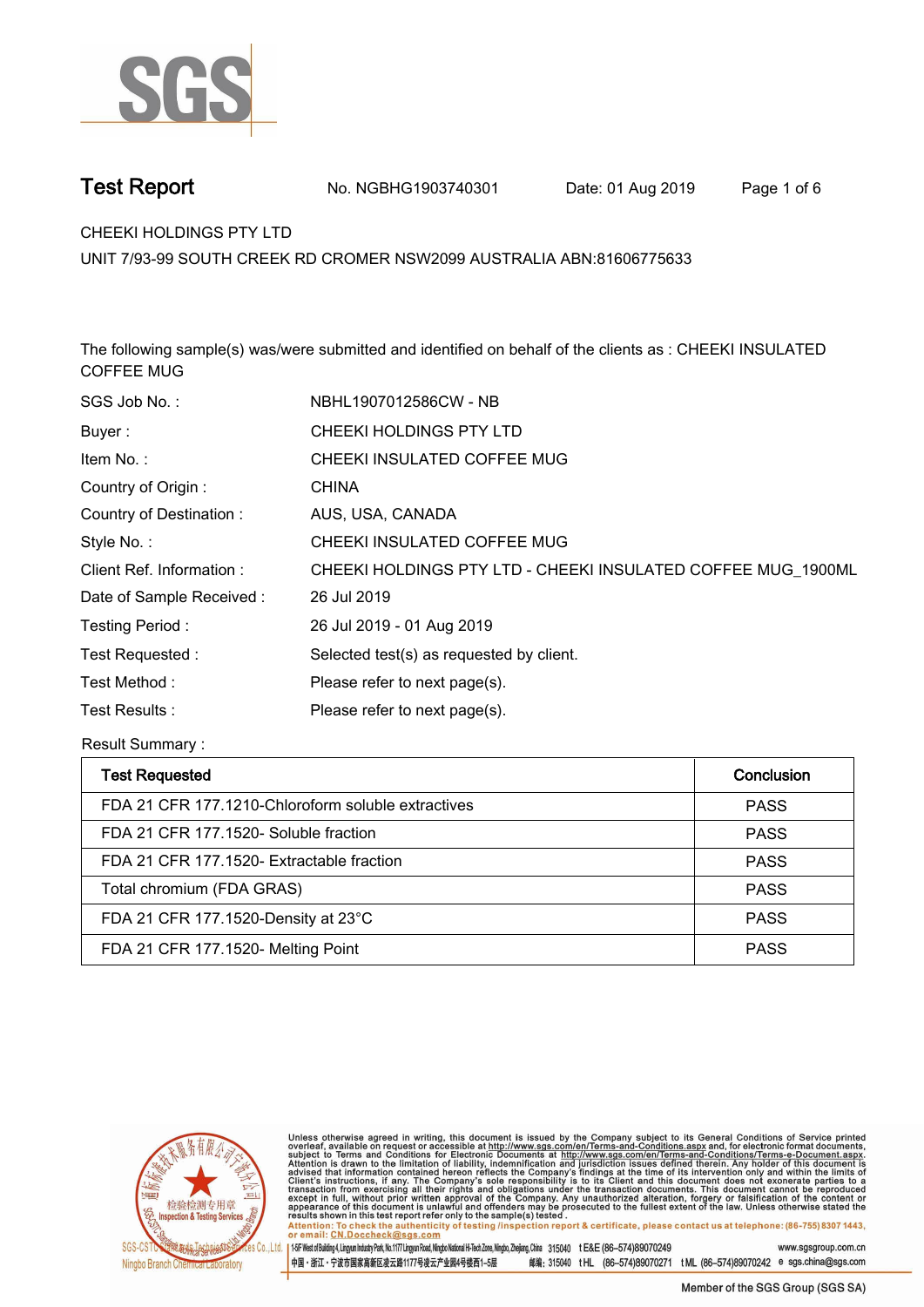

**Test Report. No. NGBHG1903740301 Date: 01 Aug 2019. Page 2 of 6.**

Signed for and on behalf of SGS-CSTC Standards Technical Services Co., Ltd. Ningbo Branch.

 $\chi_{\nu}$ ao

**Approved Signatory . . . Iris Xiao.**



Unless otherwise agreed in writing, this document is issued by the Company subject to its General Conditions of Service printed overleaf, available on request or accessible at http://www.sgs.com/en/Terms-and-Conditions.as

145F West of Building 4, Lingun Industry Park, No. 1177 Lingyun Road, Ningbo National Hi-Tech Zone, Ningbo, Zhejiang, China 315040 t E&E (86-574)89070249 www.sgsgroup.com.cn

中国・浙江・宁波市国家高新区凌云路1177号凌云产业园4号楼西1-5层 邮编: 315040 tHL (86-574)89070271 tML (86-574)89070242 e sgs.china@sgs.com Member of the SGS Group (SGS SA)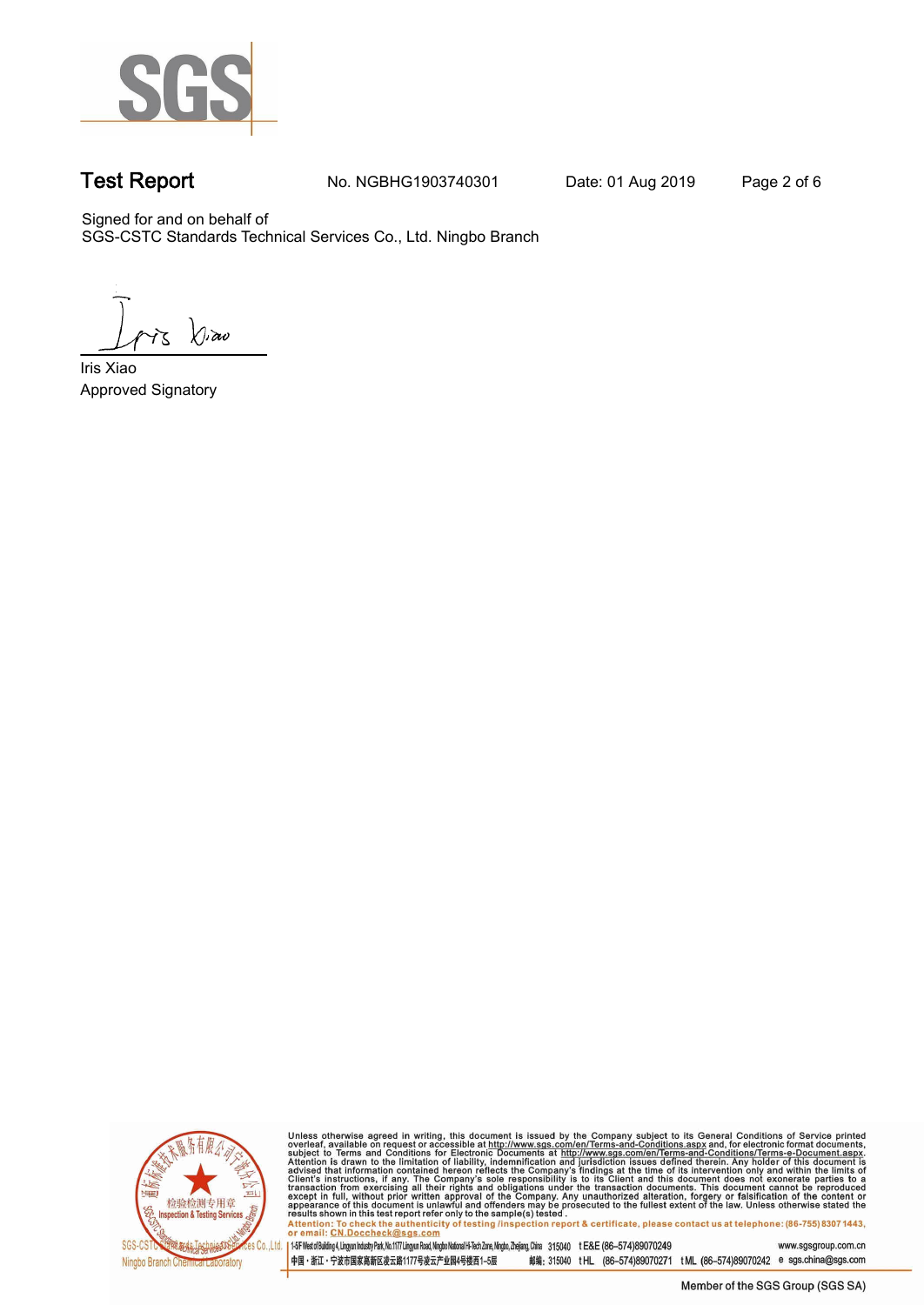

**Test Report. No. NGBHG1903740301 Date: 01 Aug 2019. Page 3 of 6.**

**Test Results :.**

**Test Part Description :.**

| Specimen No.    | <b>SGS Sample ID</b> | <b>Description</b>         | <b>Material</b>         |
|-----------------|----------------------|----------------------------|-------------------------|
|                 |                      |                            | (claimed by the client) |
| SN <sub>1</sub> | NGB19-037403.001     | Black plastic lid          | РP                      |
| SN <sub>2</sub> | NGB19-037403.002     | Milky silicone rubber ring | SILICONE RUBBER         |
| SN <sub>3</sub> | NGB19-037403.003     | Silvery metal bottle       | <b>STAINLESS STEEL</b>  |

### **FDA 21 CFR 177.1210-Chloroform soluble extractives.**

| Test Method : | With reference to FDA 21 CFR 177.1210 |
|---------------|---------------------------------------|
|               |                                       |

| Simulant Used   | <u>Time</u> | l emperature | Max. Permissible | Result of 002     |
|-----------------|-------------|--------------|------------------|-------------------|
|                 |             |              | <b>Limit</b>     | Chloroform-solubl |
|                 |             |              |                  | e extractives     |
| Distilled Water | 24hr(s)     | 120°F        | 50mg/kg          | $<$ 5mg/kg        |

## **FDA 21 CFR 177.1520- Soluble fraction.**

| Test Method : | With reference to FDA 21 CFR 177.1520 (d) (4) (i). |                |                           |                                   |
|---------------|----------------------------------------------------|----------------|---------------------------|-----------------------------------|
| Simulant Used | I ime                                              | I emp          | Max. Permissible<br>Limit | Result of 001<br>Soluble fraction |
| Xylene        | 2hr(s)                                             | $25^{\circ}$ C | $9.8\%$ (w/w)             | $2.2\%$ (w/w)                     |

# **FDA 21 CFR 177.1520- Extractable fraction.**

Test Method : With reference to FDA 21 CFR 177.1520(d) (3) (i).

| Simulant Used | <u>Fime</u> | Temperature | Max. Permissible | Result of 001   |
|---------------|-------------|-------------|------------------|-----------------|
|               |             |             | <u>Limit</u>     | Extractable     |
|               |             |             |                  | fraction        |
| n-Hexane      | 2hr(s)      | reflux      | $6.4\%$ (w/w)    | $< 0.5\%$ (w/w) |
|               |             | temperature |                  |                 |

# **Total chromium (FDA GRAS).**

**Test Method :. Acid digestion, followed by analysis using ICP-OES..**



| Unless otherwise agreed in writing, this document is issued by the Company subject to its General Conditions of Service printed<br>overleaf, available on request or accessible at http://www.sqs.com/en/Terms-and-Conditions.aspx and, for electronic format documents,<br>subject to Terms and Conditions for Electronic Documents at http://www.sgs.com/en/Terms-and-Conditions/Terms-e-Document.aspx.<br>Attention is drawn to the limitation of liability, indemnification and jurisdiction issues defined therein. Any holder of this document is<br>advised that information contained hereon reflects the Company's findings at the time of its intervention only and within the limits of<br>Client's instructions, if any. The Company's sole responsibility is to its Client and this document does not exonerate parties to a<br>transaction from exercising all their rights and obligations under the transaction documents. This document cannot be reproduced<br>except in full, without prior written approval of the Company. Any unauthorized alteration, forgery or falsification of the content or<br>appearance of this document is unlawful and offenders may be prosecuted to the fullest extent of the law. Unless otherwise stated the<br>results shown in this test report refer only to the sample(s) tested. |                     |
|-------------------------------------------------------------------------------------------------------------------------------------------------------------------------------------------------------------------------------------------------------------------------------------------------------------------------------------------------------------------------------------------------------------------------------------------------------------------------------------------------------------------------------------------------------------------------------------------------------------------------------------------------------------------------------------------------------------------------------------------------------------------------------------------------------------------------------------------------------------------------------------------------------------------------------------------------------------------------------------------------------------------------------------------------------------------------------------------------------------------------------------------------------------------------------------------------------------------------------------------------------------------------------------------------------------------------------------------|---------------------|
| Attention: To check the authenticity of testing /inspection report & certificate, please contact us at telephone: (86-755) 8307 1443,<br>or email: CN.Doccheck@sgs.com                                                                                                                                                                                                                                                                                                                                                                                                                                                                                                                                                                                                                                                                                                                                                                                                                                                                                                                                                                                                                                                                                                                                                                    |                     |
| 0 . 1 1-5 F West of Building 4, Lingyun Industry Park, No.1177 Lingyun Road, Ningbo National Hi-Tech Zone, Ningbo, Zheijang, China 315040<br>t E&E (86-574)89070249                                                                                                                                                                                                                                                                                                                                                                                                                                                                                                                                                                                                                                                                                                                                                                                                                                                                                                                                                                                                                                                                                                                                                                       | www.sgsgroup.com.cn |
| 邮编: 315040 tHL (86-574)89070271 tML (86-574)89070242 e sgs.china@sgs.com<br>中国・浙江・宁波市国家高新区凌云路1177号凌云产业园4号楼西1-5层                                                                                                                                                                                                                                                                                                                                                                                                                                                                                                                                                                                                                                                                                                                                                                                                                                                                                                                                                                                                                                                                                                                                                                                                                           |                     |

Member of the SGS Group (SGS SA)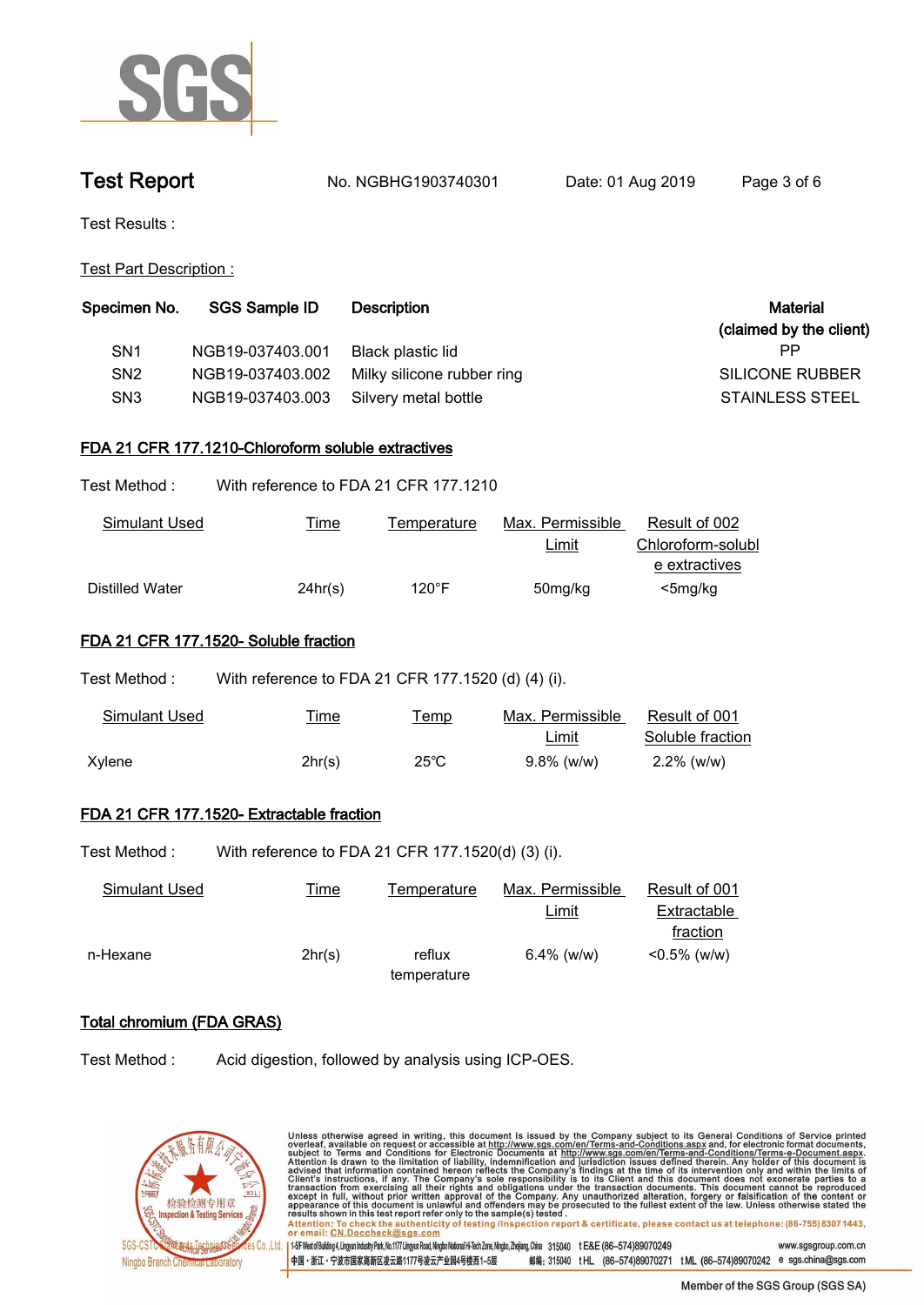

| <b>Test Report</b>               | No. NGBHG1903740301 |                     | Date: 01 Aug 2019  | Page 4 of 6 |
|----------------------------------|---------------------|---------------------|--------------------|-------------|
| Test Item(s)<br>Total Chromium,% |                     | <u>Limit</u><br>≥16 | <u>003</u><br>18.1 |             |

### **FDA 21 CFR 177.1520-Density at 23°C.**

Test Method : With reference to FDA 21 CFR 177.1520d(1).

| Test Item(s)                        | Limit       | 001   |  |
|-------------------------------------|-------------|-------|--|
| Density at 23°C, g/ cm <sup>3</sup> | 0.880-0.913 | 0.903 |  |

### **FDA 21 CFR 177.1520- Melting Point.**

**Test Method :. With reference to FDA 21 CFR 177.1520 (d) (2)..**

| <u>Test Item(s)</u> | Limit   | 001 |  |
|---------------------|---------|-----|--|
| Melting point, °C   | 160-180 | 167 |  |

**Remark:**

- **(1) g/cm³ = gram per cubic centimeter**
- **(2) %(w/w) = percentage of weight by weight**
- **(3) ℃ = degree Celsius**
- **(4) hr = hour**
- **(5) < = less than**
- **(6) mg/kg = milligram per kilogram**
- **(7) % = percentage of weight by weight**
- **(8) ≥ = great than or equal to**
- **(9) ⁰F = Fahrenheit degree.**



Unless otherwise agreed in writing, this document is issued by the Company subject to its General Conditions of Service printed<br>overleaf, available on request or accessible at http://www.sgs.com/en/Terms-and-Conditions.asp

Attention: To check the authenticity of testing linspection report & certificate, please contact us at telephone: (86-755) 8307 1443, or email: CN.Doccheck@sgs.com 145F West of Building 4, Lingun Industry Park, No.1177 Lingun Road, Ningbo National Hi-Tech Zone, Ningbo, Zhejiang, China 315040 tE&E (86-574)89070249 www.sasgroup.com.cn

中国·浙江·宁波市国家高新区凌云路1177号凌云产业园4号楼西1-5层 邮编: 315040 tHL (86-574)89070271 tML (86-574)89070242 e sgs.china@sgs.com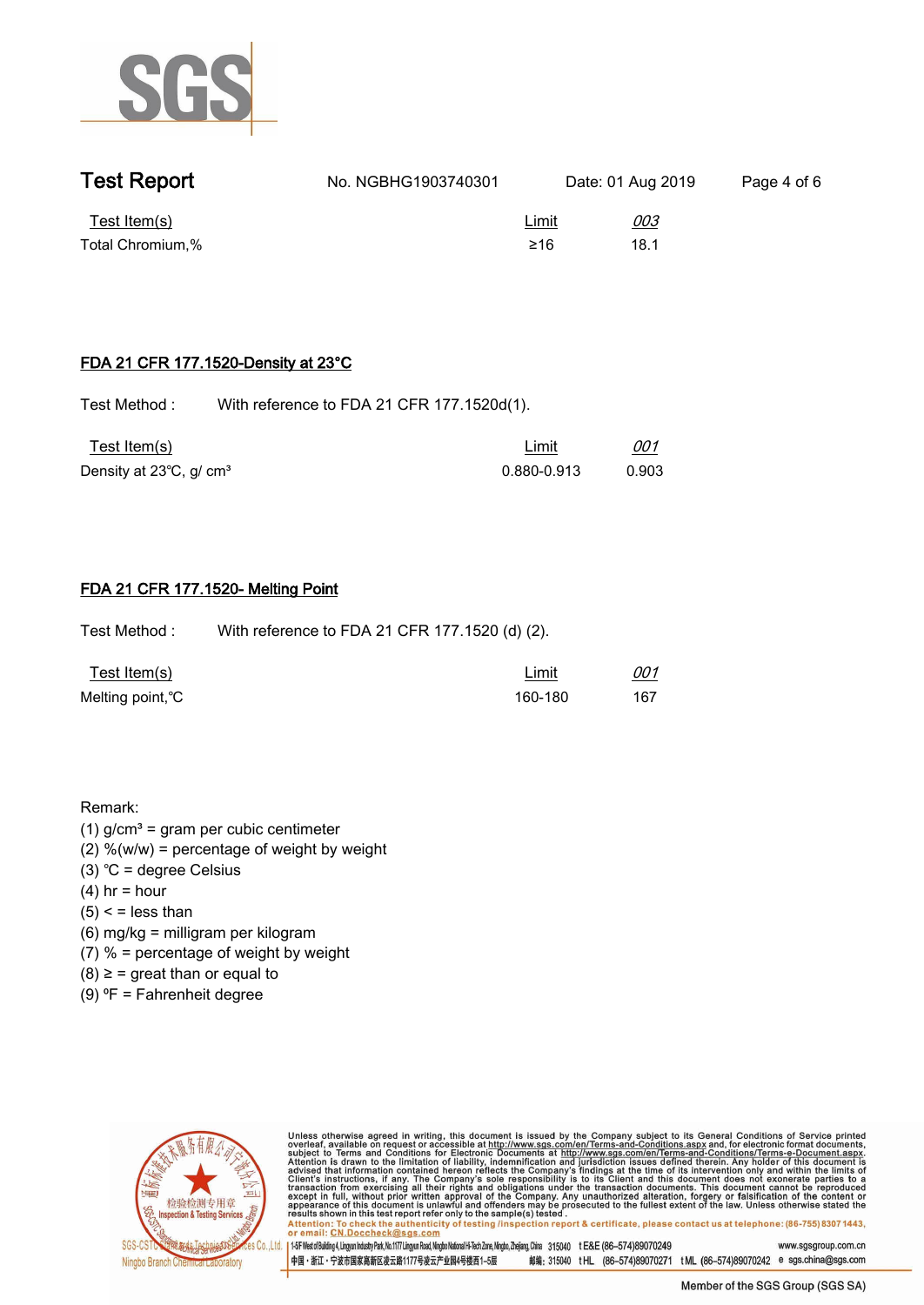

**Test Report. No. NGBHG1903740301 Date: 01 Aug 2019. Page 5 of 6.**

**Sample photo:.**





Unless otherwise agreed in writing, this document is issued by the Company subject to its General Conditions of Service printed overleaf, available on request or accessible at http://www.sgs.com/en/Terms-and-Conditions.as

145F West of Building 4, Lingun Industry Park, No. 1177 Lingyun Road, Ningbo National Hi-Tech Zone, Ningbo, Zhejiang, China 315040 t E&E (86-574)89070249 www.sgsgroup.com.cn 中国・浙江・宁波市国家高新区凌云路1177号凌云产业园4号楼西1-5层

邮编: 315040 tHL (86-574)89070271 tML (86-574)89070242 e sgs.china@sgs.com